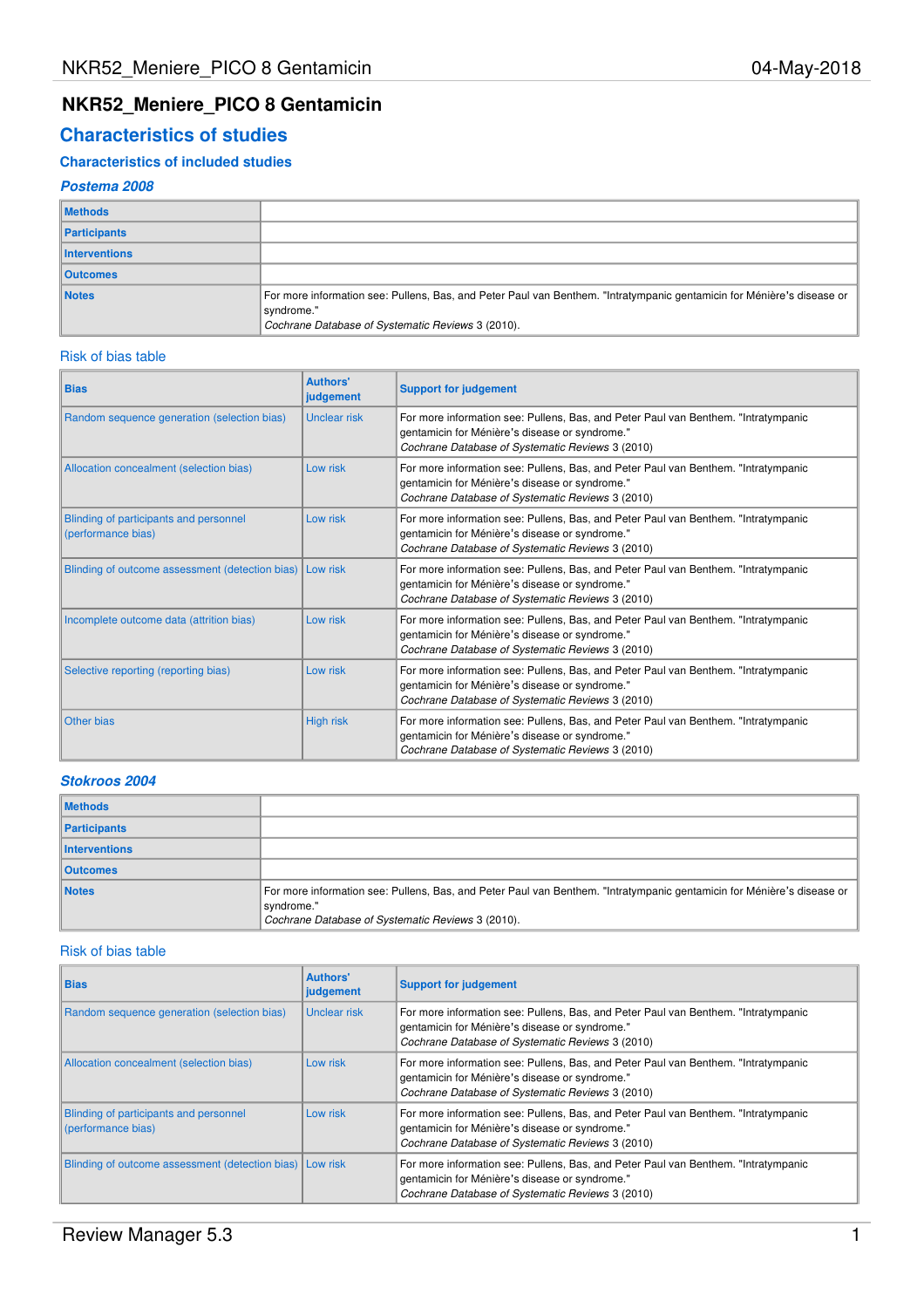| Incomplete outcome data (attrition bias) | High risk        | For more information see: Pullens, Bas, and Peter Paul van Benthem. "Intratympanic"<br>gentamicin for Ménière's disease or syndrome."<br>Cochrane Database of Systematic Reviews 3 (2010) |  |  |  |  |
|------------------------------------------|------------------|-------------------------------------------------------------------------------------------------------------------------------------------------------------------------------------------|--|--|--|--|
| Selective reporting (reporting bias)     | High risk        | For more information see: Pullens, Bas, and Peter Paul van Benthem. "Intratympanic<br>gentamicin for Ménière's disease or syndrome."<br>Cochrane Database of Systematic Reviews 3 (2010)  |  |  |  |  |
| <b>Other bias</b>                        | <b>High risk</b> | For more information see: Pullens, Bas, and Peter Paul van Benthem. "Intratympanic"<br>gentamicin for Ménière's disease or syndrome."<br>Cochrane Database of Systematic Reviews 3 (2010) |  |  |  |  |

Footnotes

## **Characteristics of excluded studies**

### **Casani 2012**

| <b>Reason for exclusion</b> | Wrong study design |  |  |  |  |  |  |  |
|-----------------------------|--------------------|--|--|--|--|--|--|--|
| <b>Jumaily 2017</b>         |                    |  |  |  |  |  |  |  |
| <b>Reason for exclusion</b> | Wrong intervention |  |  |  |  |  |  |  |
| <b>Patel 2016</b>           |                    |  |  |  |  |  |  |  |
| <b>Reason for exclusion</b> | Wrong study design |  |  |  |  |  |  |  |
| Sarafraz 2015               |                    |  |  |  |  |  |  |  |
| <b>Reason for exclusion</b> | Wrong study design |  |  |  |  |  |  |  |
| <b>UI 2017</b>              |                    |  |  |  |  |  |  |  |
| <b>Reason for exclusion</b> | Wrong study design |  |  |  |  |  |  |  |
|                             |                    |  |  |  |  |  |  |  |

Footnotes

# **Characteristics of studies awaiting classification**

Footnotes

### **Characteristics of ongoing studies**

Footnotes

# **Summary of findings tables**

# **Additional tables**

# **References to studies**

**Included studies Postema 2008** [Empty] **Stokroos 2004** [Empty] **Excluded studies Casani 2012** [Empty] **Jumaily 2017** [Empty] **Patel 2016** [Empty] **Sarafraz 2015** [Empty]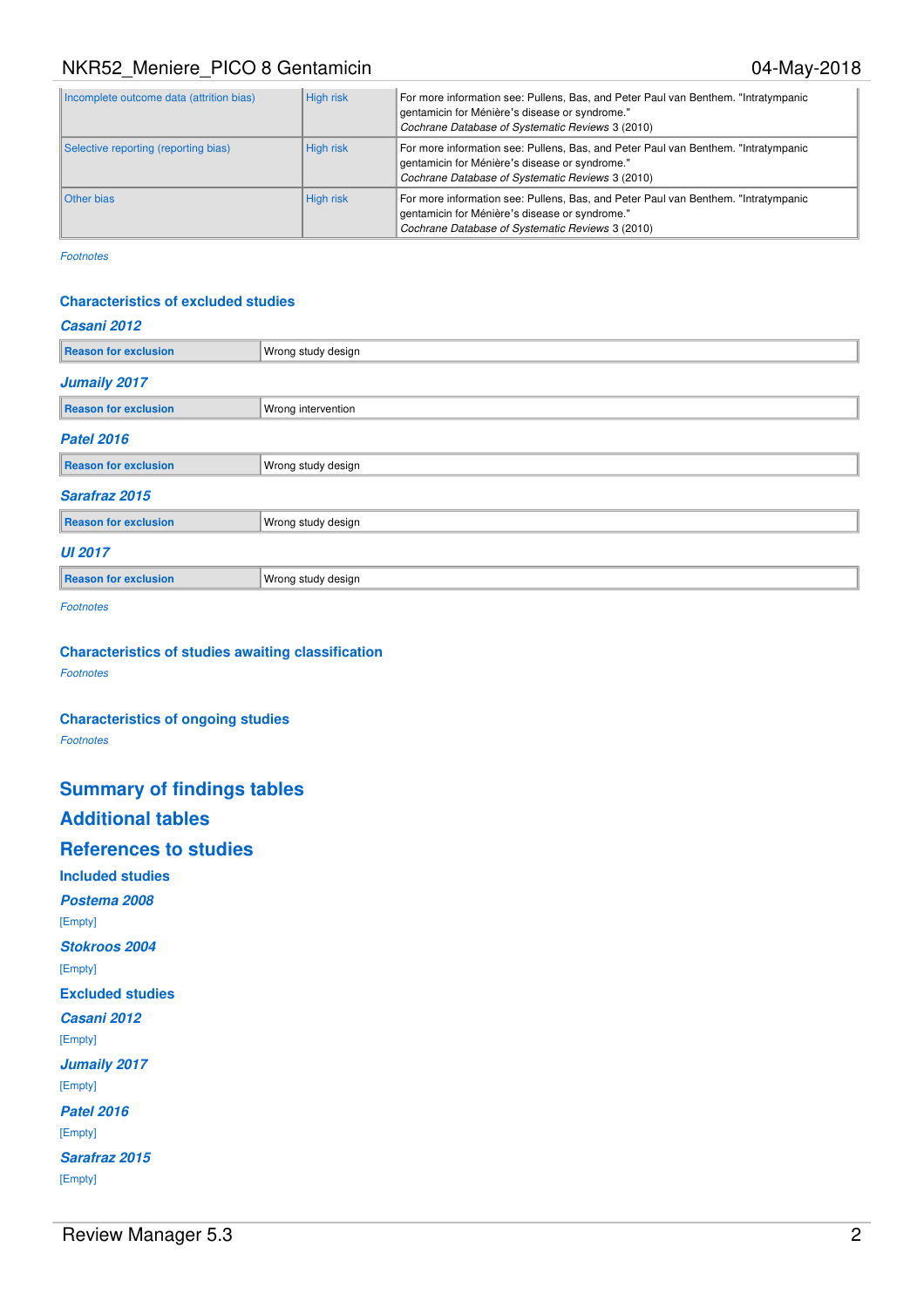### **UI 2017**

[Empty]

**Studies awaiting classification**

**Ongoing studies**

# **Other references**

### **Additional references**

### **Other published versions of this review**

**Classification pending references**

# **Data and analyses**

#### **1 Gentamicin vs Placebo**

| <b>Outcome or Subgroup</b>                                                                                      | <b>Studies</b> | <b>Participants</b> | <b>Statistical Method</b>            | <b>Effect Estimate</b>          |
|-----------------------------------------------------------------------------------------------------------------|----------------|---------------------|--------------------------------------|---------------------------------|
| 1.1 Sværhedsgraden af Tinnitus (distribution of<br>tinnitus severity score) 12 mdr efter start af<br>behandling |                | 26                  | Mean Difference (IV, Fixed, 95% CI)  | $\vert$ 0.10 [-0.48, 0.68]      |
| 1.2 Anfaldshyppighed (No. vertiginous attacks)<br>per year) 28 mdr efter start af behandling                    |                | 22                  | Mean Difference (IV, Fixed, 95% CI)  | $-11.00$ [ $-19.39$ , $-2.61$ ] |
| 1.4 Høretab (Fletcher index) 12 mdr efter start<br>af behandling                                                | $\overline{2}$ | 49                  | Mean Difference (IV, Random, 95% CI) | 3.70 [-8.29, 15.69]             |
| 1.5 Sværhedsgraden af vertigo (distribution of<br>vertigo scores) 12 mdr efter start af behandling              |                | 26                  | Mean Difference (IV, Fixed, 95% CI)  | $-1.30$ $[-1.99, -0.61]$        |
| 1.6 Aural fullness (distribution of aural fullness)<br>12 mdr efter start af behandling                         |                | 26                  | Mean Difference (IV, Fixed, 95% CI)  | $-0.90$ [ $-1.77, -0.03$ ]      |

# **Figures**

#### **Figure 1 (Analysis 1.1)**



(B) Allocation concealment (selection bias)

(C) Blinding of participants and personnel (performance bias)

(D) Blinding of outcome assessment (detection bias)

(E) Incomplete outcome data (attrition bias)

(F) Selective reporting (reporting bias)

(G) Other bias

Forest plot of comparison: 1 Gentamicin vs Placebo, outcome: 1.1 Sværhedsgraden af Tinnitus (distribution of tinnitus severity score) 12 mdr efter start af behandling.

### **Figure 2 (Analysis 1.2)**



(C) Blinding of participants and personnel (performance bias)

(D) Blinding of outcome assessment (detection bias)

(E) Incomplete outcome data (attrition bias)

(F) Selective reporting (reporting bias)

(G) Other bias

Forest plot of comparison: 1 Gentamicin vs Placebo, outcome: 1.2 Anfaldshyppighed (No. vertiginous attacks per year) 28 mdr efter start af behandling.